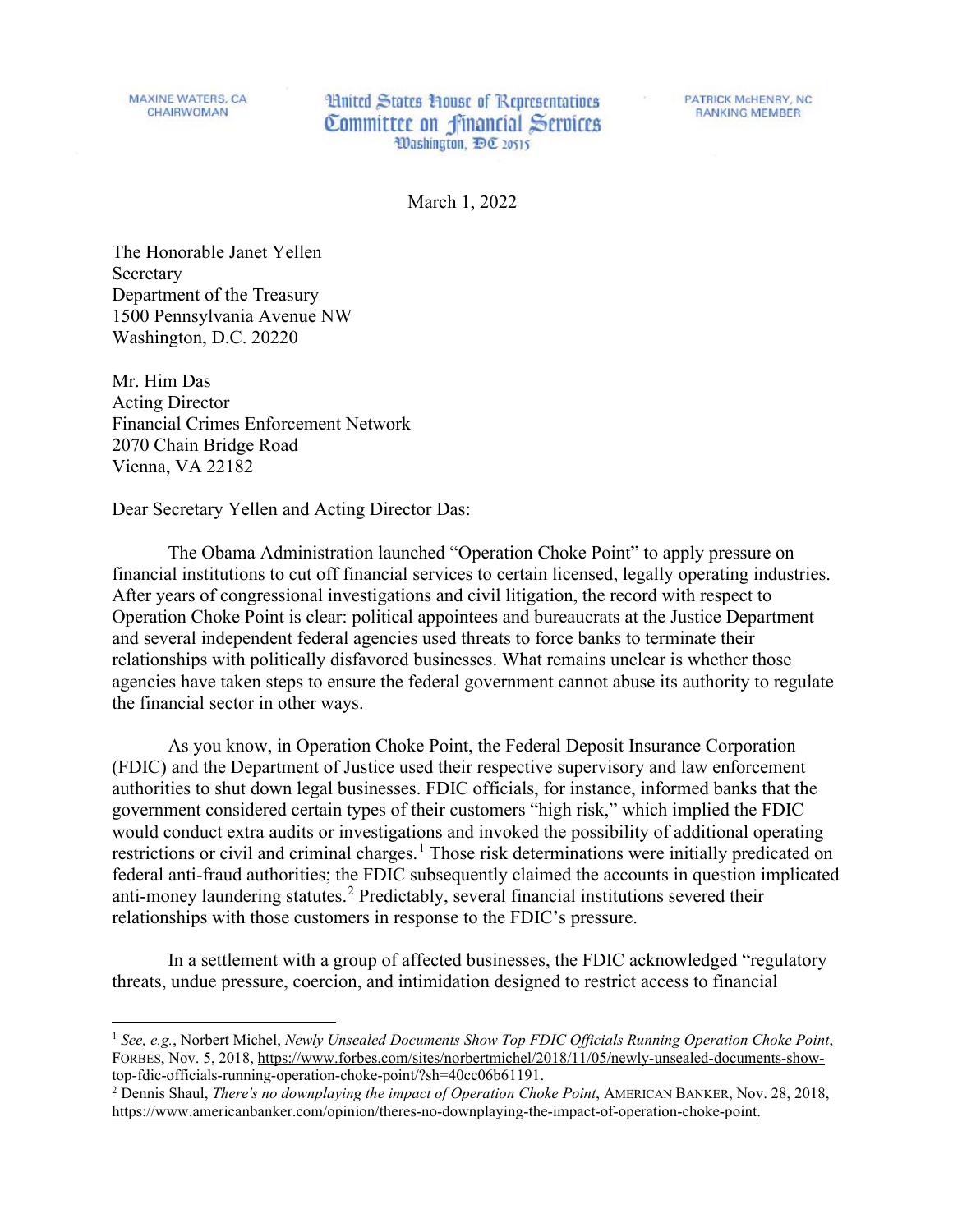services for lawful businesses have no place at the FDIC."<sup>[3](#page-1-0)</sup> The FDIC identified steps to clarify its policies on providing services to lawful businesses and indicated it will conduct additional training of its examination workforce on such policies by the end of 2019.<sup>[4](#page-1-1)</sup>

There are, however, other forms of leverage and financial surveillance that the federal government can use to chill constitutionally protected activities. For instance, in Canada, Prime Minister Justin Trudeau declared a national emergency<sup>[5](#page-1-2)</sup> and instructed banks and other financial services providers to freeze accounts associated with any person attending an illegal protest or providing supplies to demonstrators. Pursuant to the Prime Minister's emergency order, any suspicious transactions must also be reported to the Financial Transactions and Reports Analysis Centre of Canada (FINTRAC). [6](#page-1-3)

The United States has a similar framework of authorities available to the President pursuant to an emergency declaration, including an extraordinary set of anti-terrorism powers designed to target bank accounts associated with designated entities and individuals. But it is unclear whether there are guardrails in place to prevent the Executive Branch from misusing those tools to achieve extra-judicial domestic policy objectives.

These concerns are heightened by the fact that the Biden Administration has resisted the implementation of regulations to do just that. In November 2020, the Office of the Comptroller of the Currency (OCC) released a notice of proposed rulemaking that would prohibit national banks and federal savings associations from categorically declining to provide financial services to industries engaged in lawful business activities. In one of its first official acts, however, the Biden Administration "paused publication" of the rule on January 28, 2021, and U.S. financial services providers may accordingly cut off politically disfavored customers in response to public pressure, or for no reason at all.<sup>[7](#page-1-4)</sup>

Again, recent events in Canada show what can happen absent such protections. According to an audio recording, a representative for Royal Bank of Canada (RBC) told a longstanding customer who was seeking a mortgage, "the bank has been, you know, trying to pry away from certain, you know, clients" because of their "controversial" nature.<sup>[8](#page-1-5)</sup> The RBC representative subsequently identified the customer's conservative media organization, and companies involved in oil and gas exploration, as subject to the bank's new policy to scrutinize politically sensitive applications.<sup>[9](#page-1-6)</sup>

The House of Representatives and the Senate are both considering bills (H.R. 1729 and S. 563, both titled *Fair Access to Banking Act*) to ensure that persons involved in politically unpopular businesses that operate in a manner consistent with federal laws receive fair access to

<span id="page-1-0"></span><sup>&</sup>lt;sup>3</sup> Letter from Floyd Robinson, Deputy General Counsel, FDIC to David H. Thompson, Counsel to Plaintiffs (May 22, 2019), www.fdic.gov%2Fnews%2Fpress-releases%2F2019%2Fpr19040a.pdf&clen=256959.  $4$  *Id.* 

<span id="page-1-2"></span><span id="page-1-1"></span><sup>5</sup> Proclamation Declaring a Public Order Emergency, PC Number: 2022-0106 (Feb. 14, 2022).

<span id="page-1-3"></span><sup>6</sup> SOR/2022-22 (Feb. 15, 2022).

<span id="page-1-4"></span><sup>7</sup> OCC News Release 2021-14, "OCC Puts Hold on Fair Access Rule" (Jan. 28, 2021)[, https://www.occ.gov/news](https://www.occ.gov/news-issuances/news-releases/2021/nr-occ-2021-14.html)[issuances/news-releases/2021/nr-occ-2021-14.html.](https://www.occ.gov/news-issuances/news-releases/2021/nr-occ-2021-14.html)

<span id="page-1-6"></span><span id="page-1-5"></span><sup>8</sup> Transcript of call between Ezra Levant and RBC Representative (on file with Committee). <sup>9</sup> *Id.*